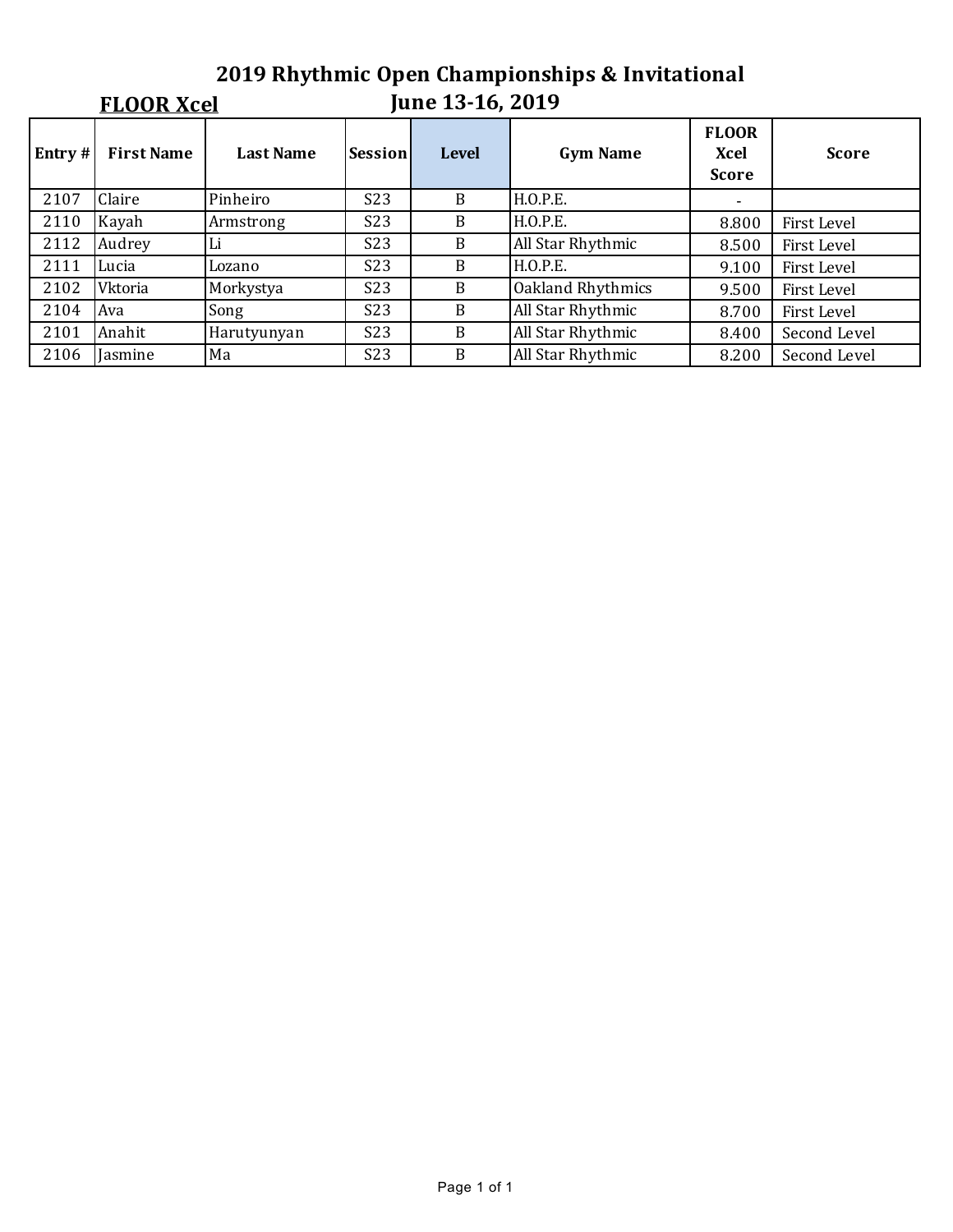|         | <b>ROPE Xcel</b>  |                  |                  |              | June 13-16, 2019  |       |                               |     |                                     |              |
|---------|-------------------|------------------|------------------|--------------|-------------------|-------|-------------------------------|-----|-------------------------------------|--------------|
| Entry # | <b>First Name</b> | <b>Last Name</b> | Session          | <b>Level</b> | <b>Gym Name</b>   | D     | E<br>(Difficulty) (Execution) | (N) | <b>ROPE</b><br>Xcel<br><b>Score</b> | <b>Score</b> |
| 2101    | Anahit            | Harutyunyan      | S <sub>2</sub> 3 | B            | All Star Rhythmic | 5.100 | 3.200                         |     | 8.300                               | Second Level |
| 2112    | Audrey            |                  | S <sub>2</sub> 3 | B            | All Star Rhythmic | 4.900 | 3.200                         |     | 8.100                               | Second Level |
| 2106    | Iasmine           | Ma               | S <sub>2</sub> 3 | B            | All Star Rhythmic | 4.900 | 3.100                         |     | 8.000                               | Second Level |
| 2102    | Vktoria           | Morkystya        | S <sub>2</sub> 3 | B            | Oakland Rhythmics | 4.900 | 3.200                         |     | 8.100                               | Second Level |
| 2104    | Ava               | Song             | S <sub>2</sub> 3 | B            | All Star Rhythmic | 5.000 | 3.100                         |     | 8.100                               | Second Level |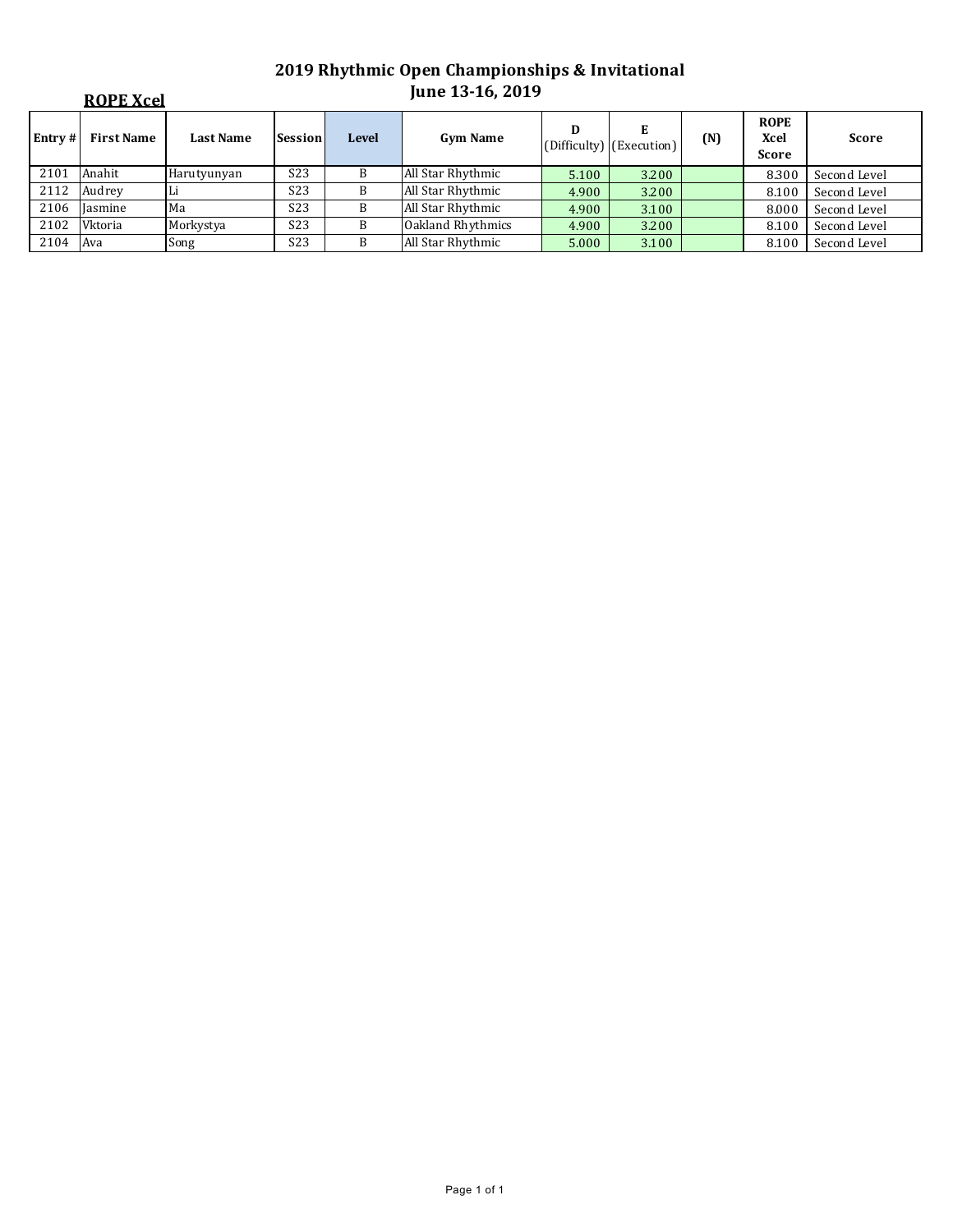|         | <b>HOOP Xcel</b> |                  |                  |       | June 13-16, 2019  |       |                               |     |                                     |              |
|---------|------------------|------------------|------------------|-------|-------------------|-------|-------------------------------|-----|-------------------------------------|--------------|
| Entry # | First Name       | <b>Last Name</b> | <b>Session</b>   | Level | <b>Gym Name</b>   | D     | E<br>(Difficulty) (Execution) | (N) | <b>HOOP</b><br>Xcel<br><b>Score</b> | <b>Score</b> |
| 2105    | Lauren           | Hand             | S <sub>2</sub> 3 |       | GymRoots Rhythmic | 4.800 | 3.300                         |     | 8.100                               | Second Level |
| 2106    | Iasmine          | Ma               | S <sub>2</sub> 3 | В     | All Star Rhythmic | 4.800 | 3.300                         |     | 8.100                               | Second Level |
| 2109    | Anabella         | Pritchard        | S <sub>2</sub> 3 | В     | Chattooga         | 4.600 | 3.200                         |     | 7.800                               | Second Level |
| 2104    | Ava              | Song             | S <sub>2</sub> 3 | B     | All Star Rhythmic | 4.800 | 3.200                         |     | 8.000                               | Second Level |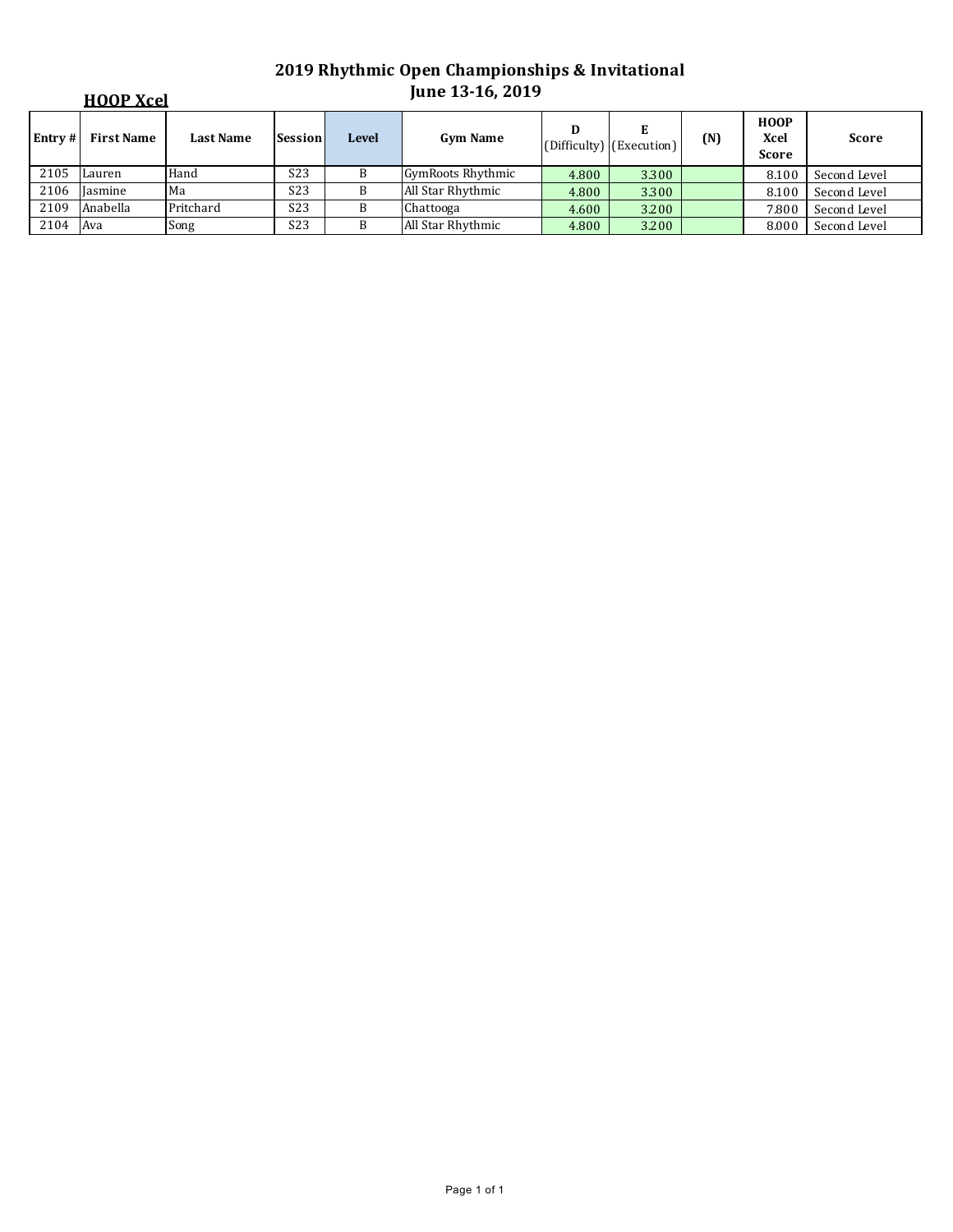|        | <b>BALL Xcel</b>  |                  |                  |              | <b>June 13-16, 2019</b> |       |                               |     |                                     |              |
|--------|-------------------|------------------|------------------|--------------|-------------------------|-------|-------------------------------|-----|-------------------------------------|--------------|
| Entry# | <b>First Name</b> | <b>Last Name</b> | <b>Session</b>   | <b>Level</b> | <b>Gym Name</b>         | D     | E<br>(Difficulty) (Execution) | (N) | <b>BALL</b><br>Xcel<br><b>Score</b> | <b>Score</b> |
| 2110   | Kayah             | Armstrong        | S <sub>2</sub> 3 | B            | H.O.P.E.                | 5.400 | 3.600                         |     | 9.000                               | First Level  |
| 2108   | Lani              | DeMello          | S <sub>2</sub> 3 | B            | Chattooga               | 5.100 | 3.200                         |     | 8.300                               | Second Level |
| 2101   | Anahit            | Harutyunyan      | S <sub>2</sub> 3 | B            | All Star Rhythmic       | 5.300 | 3.600                         |     | 8.900                               | First Level  |
| 2112   | Audrey            |                  | S <sub>2</sub> 3 | B            | All Star Rhythmic       | 5.200 | 3.400                         |     | 8.600                               | First Level  |
| 2111   | Lucia             | Lozano           | S <sub>2</sub> 3 | B            | H.O.P.E.                | 5.100 | 3.500                         |     | 8.600                               | First Level  |
| 2102   | Vktoria           | Morkystya        | S <sub>2</sub> 3 | B            | Oakland Rhythmics       | 5.100 | 3.200                         |     | 8.300                               | Second Level |
| 2107   | Claire            | Pinheiro         | S <sub>2</sub> 3 | B            | H.O.P.E.                |       |                               |     |                                     |              |
| 2109   | Anabella          | Pritchard        | S <sub>2</sub> 3 | B            | Chattooga               | 5.000 | 3.200                         |     | 8.200                               | Second Level |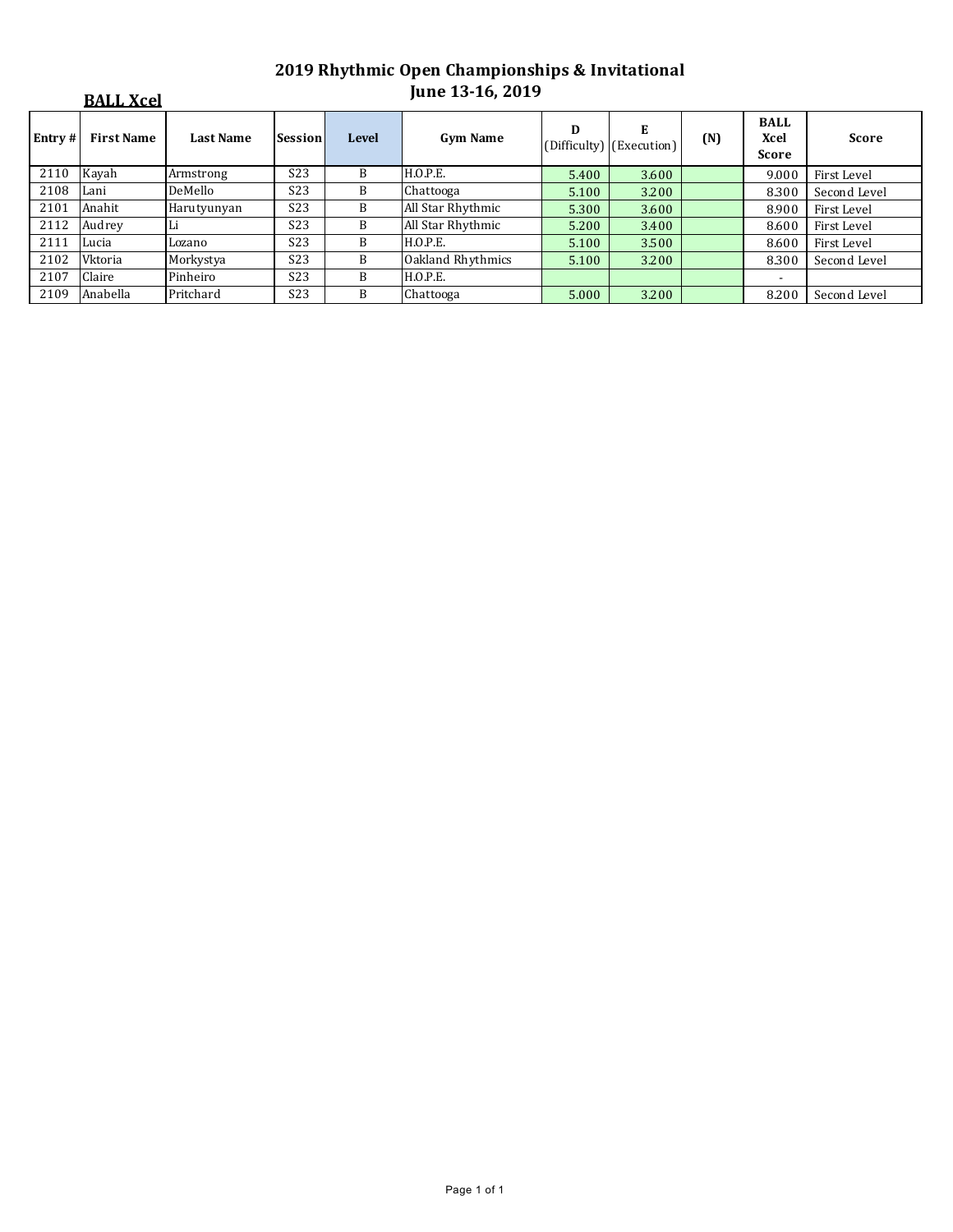|         | <b>CLUBS Xcel</b> |                  |                  |              | <b>June 13-16, 2019</b>  |       |                               |     |                                      |              |  |
|---------|-------------------|------------------|------------------|--------------|--------------------------|-------|-------------------------------|-----|--------------------------------------|--------------|--|
| Entry # | First Name        | <b>Last Name</b> | <b>Session</b>   | <b>Level</b> | <b>Gym Name</b>          |       | Ľ<br>(Difficulty) (Execution) | (N) | <b>CLUBS</b><br>Xcel<br><b>Score</b> | <b>Score</b> |  |
| 2108    | Lani              | DeMello          | S <sub>2</sub> 3 |              | Chattooga                | 4.800 | 3.100                         |     | 7.900                                | Second Level |  |
| 2105    | Lauren            | Hand             | S <sub>2</sub> 3 |              | <b>GymRoots Rhythmic</b> | 4.900 | 3.400                         |     | 8.300                                | Second Level |  |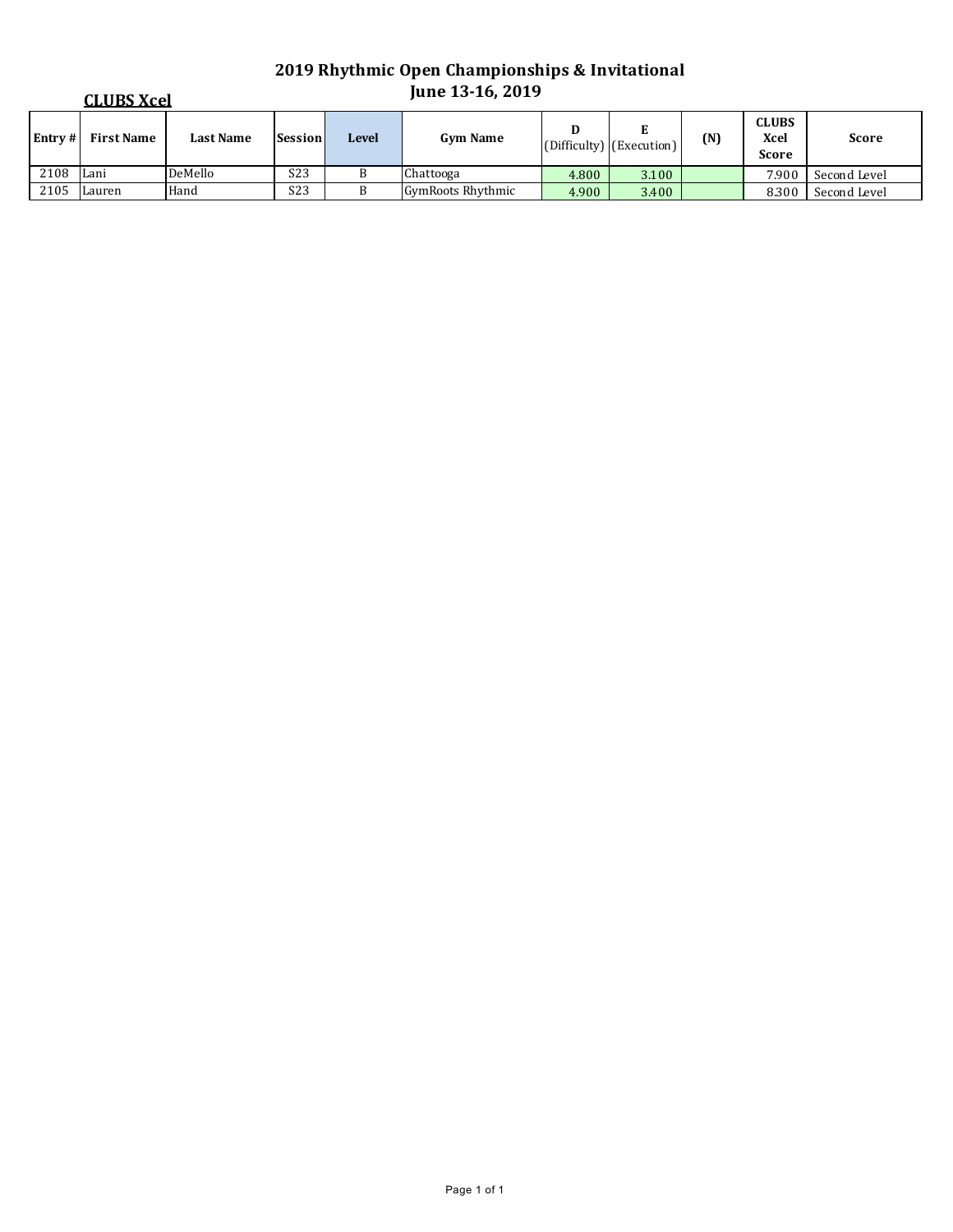| <b>RIBBON Xcel</b> |                   |                  |                  |       | <b>June 13-16, 2019</b> |       |                          |     |                                       |              |
|--------------------|-------------------|------------------|------------------|-------|-------------------------|-------|--------------------------|-----|---------------------------------------|--------------|
| Entry #            | <b>First Name</b> | <b>Last Name</b> | <b>Session</b>   | Level | <b>Gym Name</b>         | D     | (Difficulty) (Execution) | (N) | <b>RIBBON</b><br>Xcel<br><b>Score</b> | <b>Score</b> |
| 2108               | Lani              | DeMello          | S <sub>2</sub> 3 | B     | Chattooga               | 4.400 | 3.600                    |     | 8.000                                 | Second Level |
| 2105               | Lauren            | Hand             | S <sub>2</sub> 3 |       | GymRoots Rhythmic       | 5.200 | 3.100                    |     | 8.300                                 | Second Level |
| 2109               | Anabella          | Pritchard        | S <sub>2</sub> 3 |       | Chattooga               | 5.300 | 3.600                    |     | 8.900                                 | First Level  |